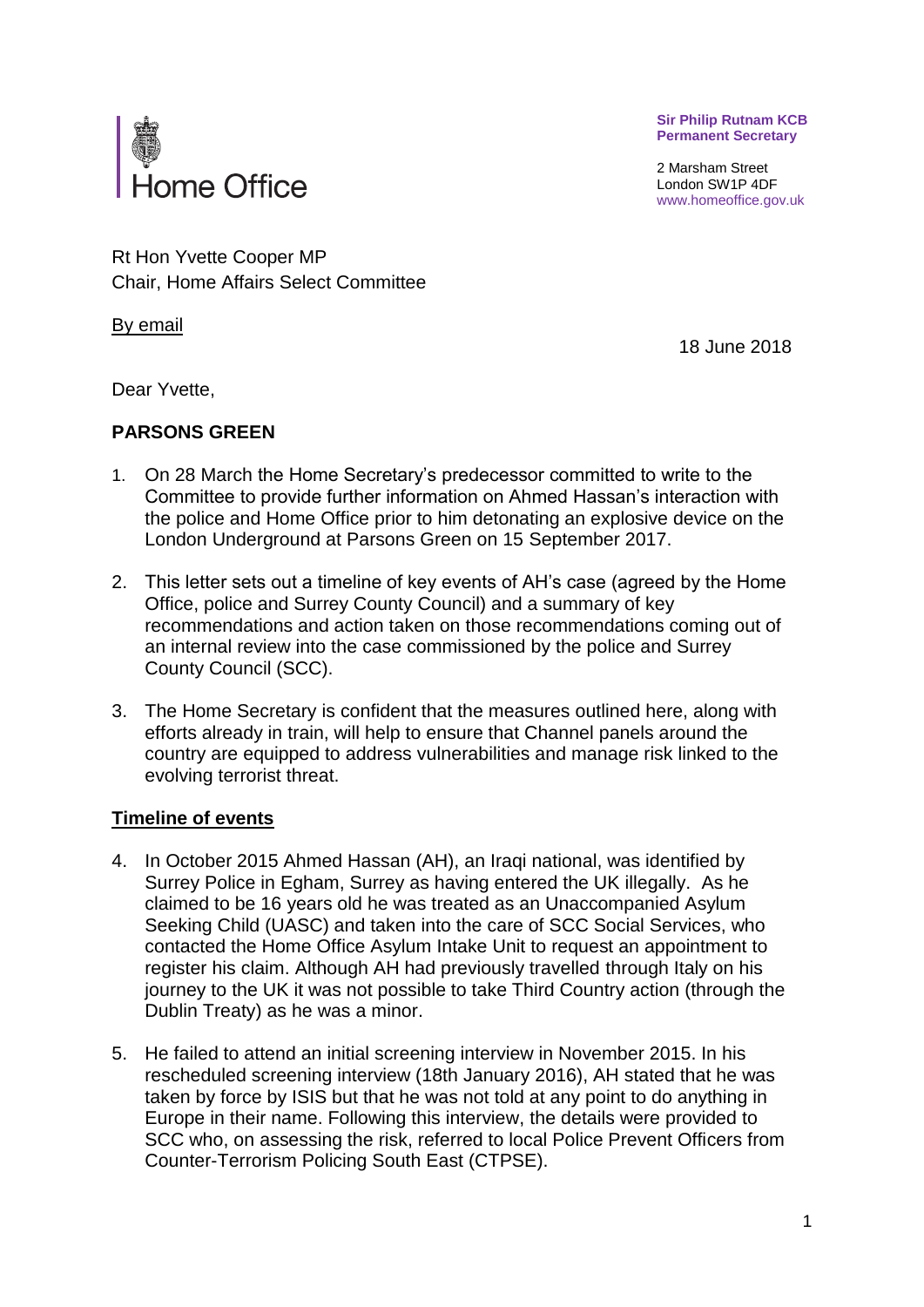- 6. CTPSE conducted a gateway discussion including known intelligence and an assessment of the risks and vulnerability. This concluded that AH was suitable for Prevent support and in February 2016 AH was discussed at a Channel meeting following which a vulnerability assessment (using a standard tool known as the Vulnerability Assessment Framework, or VAF) was conducted.
- 7. In a statement in support of his application for asylum (dated 7th March 2016), AH stated that he was taken by ISIS who talked to him about his duty to fight against the non-believers, and that he was forced to watch executions. In his second asylum Interview (June 2016), AH claimed he had been subjected to intimidation in Iraq by way of threats towards his family. He also described exposure to acts of violence and murder, and disclosed details of ongoing mental health issues.
- 8. The first formal Channel Panel for AH took place in June 2016. Existing support / protective factors included stable foster care provision in Sunbury, mental health support and commencement on a Head Start Education Programme at college. The Channel Panel decided that these existing protective factors were likely to be sufficient, and agreed to monitor his progress.
- 9. Consent for AH to take part in the Channel process was given by Surrey County Council. This is usual practice for minors without a legal parent or guardian. Social workers made AH aware that he was in the Channel process.
- 10. There were a total of nine formal Channel Panel discussions of AH at varying intervals between June 2016 and September 2017, although no Channel Panel meeting took place between January 2017 and June 2017.
- 11. There were episodes of AH going missing from home in April, August and December 2016. 'Missing from home debriefs' were conducted to a professional standard. However, the police Prevent officers, and therefore the Channel Panel, did not fully consider these absences further in the context of AH's vulnerabilities.
- 12. The Channel Panel also did not clearly resolve questions they had over AH's mental health treatment / support plan, or the outstanding matter of whether all his suspected mental health conditions had been diagnosed. As such, the relationship between AH's mental health and other vulnerabilities was not clear to the Channel Panel.
- 13. There was positive support via SCC Children's Services and through the foster care provided; however, the Channel Panel was unable to establish routine Children's Services attendance and reporting to a satisfactory level at the Channel Panel in order to adequately understand any risks from this important aspect of his care.
- 14. There was positive support and involvement at Channel Panel meetings from key workers involved in his education and academic development.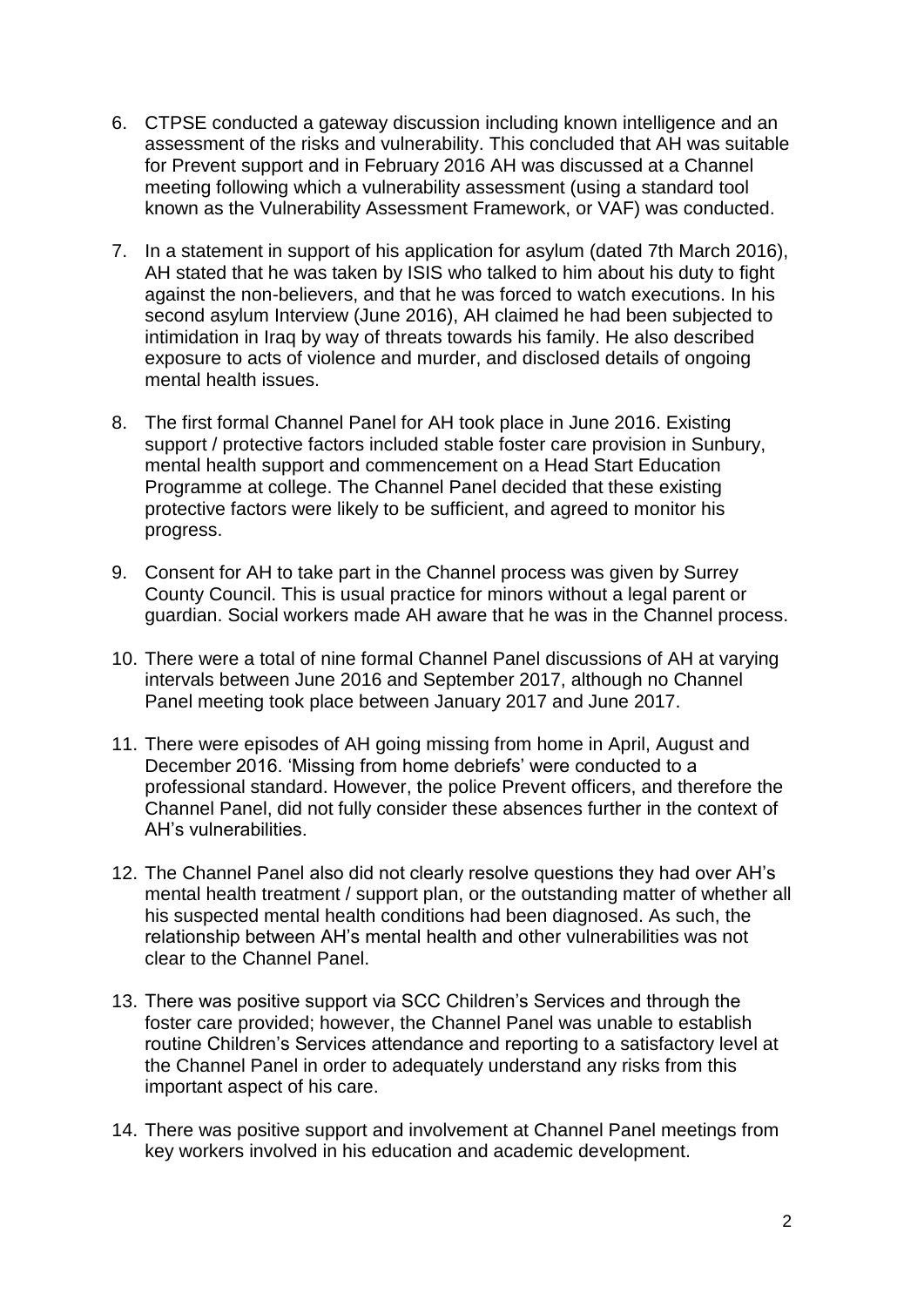- 15. Throughout this time there was an ongoing asylum process. The Channel Panel did not have full visibility of the asylum process, and did not directly contact the Home Office regarding their concerns about perceived delays in assessing his claim.
- 16. The VAF was updated in August 2016 with little increase in his vulnerability or potential risk.
- 17. Police Channel practitioners spoke with AH on two occasions, in August and November 2016. These meetings did not raise any additional concerns about AH's risk of becoming involved in terrorism. Police left the November meeting with the impression that AH was making positive progress. However, concerns were raised by a Channel Panel member in January 2017 based on AH's demeanour and behaviour.
- 18. There was an apparent lack of a formal, documented plan to manage and mitigate AH's vulnerabilities and associated risks. At no stage did the panel request support from a Home Office approved Intervention Provider (who exist to provide specialised mentoring to address the issues around an individual's radicalisation), as there was a greater emphasis on other forms of support, including provision of constructive activities.
- 19. AH's positive progress at college was the main focus of the Channel Panel, and was considered a significant protective factor. Other concerning events and behaviour involving AH (such as AH going missing from home, and ongoing mental health issues) in some instances were not clearly shared or picked up on by the wider Channel Panel members for further exploration, challenge or intervention. There was a consensus that the case should remain in Channel. However, no violent ideology was confirmed. The Channel Panel were unable to establish a holistic overview taking into account the entirety of AH's turbulent background, mental health concerns, and ongoing behaviour and remarks.
- 20. The final Channel Panel took place on the 5th September 2017. Considering the ongoing vulnerability assessment and intelligence update, the Channel Panel was in the process of considering closure of AH's case.

# **Recommendations**

21. The internal review commissioned by police and SCC identified a number of learning points and recommendations. Additional work, and information that came to light during the trial, has helped to develop some of the review findings and recommendations. A summary of the consolidated recommendations is provided below, grouped into themes, and with action taken in response. Following completion of the review at the end of December 2017, police, SCC, and the Home Office have followed up at local and national level to take forward recommendations alongside policy changes which were already in train. Taken together, these are designed to ensure that vulnerabilities and risks surrounding individuals such as AH are fully addressed in future.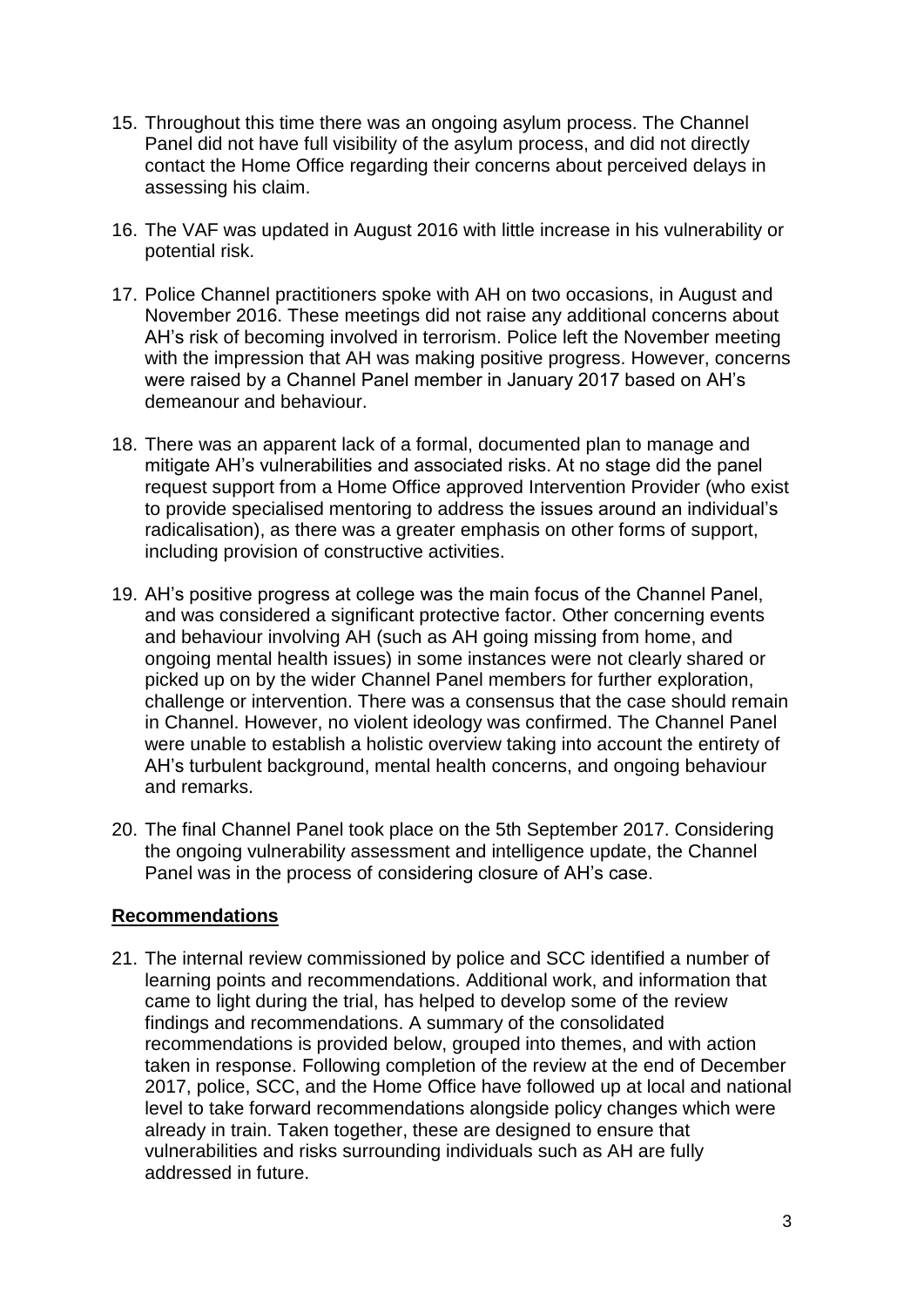# Recommendations around immigration and asylum cases within Channel

**Recommendations:** Relevant immigration staff should have appropriate understanding, skills and training around intelligence collection, security, and reporting protocols; and timelines for processing asylum applications in relation to UASCs who are engaged in Channel should be reviewed.

In addition, learning and understanding in relation to the particular issues of dealing with UASCs in Channel should be shared with all Channel Panel Chairs. This should cover, among other things: the role and remit of immigration interviews, intelligence sharing and timescales; an understanding of the asylum application process; the assessment of age; and the sharing of common or emerging 'back stories' or themes in the accounts of UASCs, including learning around 'disguised compliance'.

**Action taken:** A review of existing CT and Prevent training provision to staff in Asylum & Intake and casework (including the National Asylum Intake Unit) will take place to improve awareness of factors to identify in relation to radicalisation, and will emphasise the need for prompt referrals to CT police. Improved processes are being developed to support the identification of the immigration status of individuals referred to Channel. This will help identify where an immigration presence on the Channel Panel could help identify vulnerabilities, including mental health issues. This is particularly pertinent for Channel Panels seeking advice on managing the vulnerabilities of UASCs.

It is reasonable to observe in hindsight that uncertainty around AH's immigration status, combined with other events and developments, was not given due regard at several points along the Channel process. Part of the solution is the creation of a single point of contact for Prevent practitioners and immigration officials to contact Home Office Immigration teams regarding CT related enquires. This has been done and Channel Panel Chairs have been informed so they are able to access the immigration system directly, should an immigration issue arise.

# Recommendations around mental health representation at Channel Panels

**Recommendations:** A relevant mental health practitioner should attend all Channel Panels where mental health concerns have been identified, and steps should be taken to raise awareness of Prevent and Channel among mental health professionals (which should include guidance on what information can be shared whilst respecting the needs of patient confidentiality).

**Action taken:** Mental Health Guidance, published in November 2017, makes it clear that there is an expectation of mental health representation at Channel Panels either in a standing role or a care advisory role. It sets out processes to ensure timely access to mental health support where a suspected mental health need is identified by Channel Panels or Prevent police. Regional NHS Prevent Coordinators are working with local services to implement this. The Home Office funds regional health coordinators to provide support and facilitate engagement.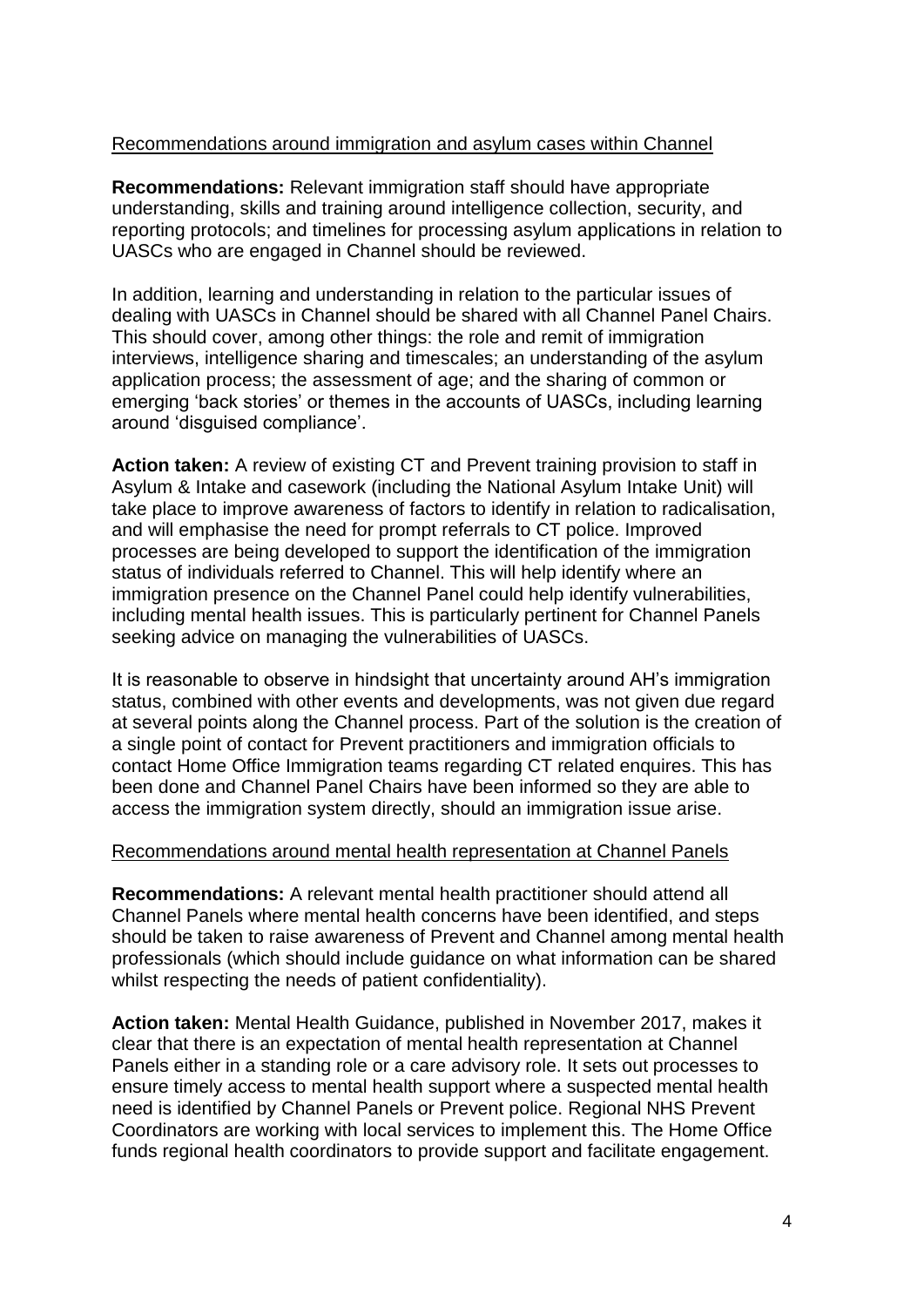NHS England published an Information Governance policy in September 2017 for Prevent which includes up to date information sharing protocols and an agreed Prevent referral process.

The Office for Security & Counter Terrorism (OSCT), working with NHS England, has also produced specific e-learning for mental health practitioners. This was published in November 2017.

# Recommendations around using Multi-Agency Safeguarding Hubs, and quality assurance of Prevent and Channel delivery

**Recommendations:** Where Multi-Agency Safeguarding Hubs (MASH) exist, they should lead delivery of Channel across all local stakeholders. There should be quality assurance of how the Prevent duty and Channel are being delivered, and sharing of good practice. Quality assurance could include dip sampling or peer reviews. Exit interviews for subjects completing the Channel process should be considered.

**Action taken:** While SCC's positive experience of transferring responsibility for Channel to its MASH will be shared with other Channel Panel Chairs, we note that not all MASHs operate in the same way, and we will continue to allow individual local authorities flexibility to determine the most appropriate governance structure for Channel in their area. OSCT is currently considering, alongside its partners in the police, options for quality assurance of Channel processes to support the improvement of Channel delivery, in addition to the current programme of peer reviews.

# Recommendations around police management of risks within Channel cases

**Recommendations:** All risks and vulnerabilities relating to a live Channel case must be properly assessed, with outcomes clearly recorded on the Channel case management information system. Guidance and training should reflect, in particular, the need for awareness of how CT risks can escalate within Channel cases. CTPSE should review its processes around handling Prevent Case Management information, and their staff should have the highest collective understanding of the vulnerability and risk information which Prevent staff managing cases need to be aware of. VAFs should be regularly updated and Channel Panel members updated with changes in CT risk. National guidance should be refreshed to ensure that key areas are understood, particularly in relation to: the timeliness of meetings; the roles of police Channel practitioner, supervisors and line managers, intelligence management, assessment and review; information sharing; proactive management of actions, enquiries and interventions; and completion of VAFs.

**Action taken:** Police play a vital role in identifying changes to terrorism-related risk posed by individuals and advising Channel stakeholders where risk has escalated. Additional measures to support police in this role are being delivered this year. As part of a wider effort to standardise Prevent Case Management (incorporating learning from this case), the police have introduced new information handling and case management processes, as well as training for the entire police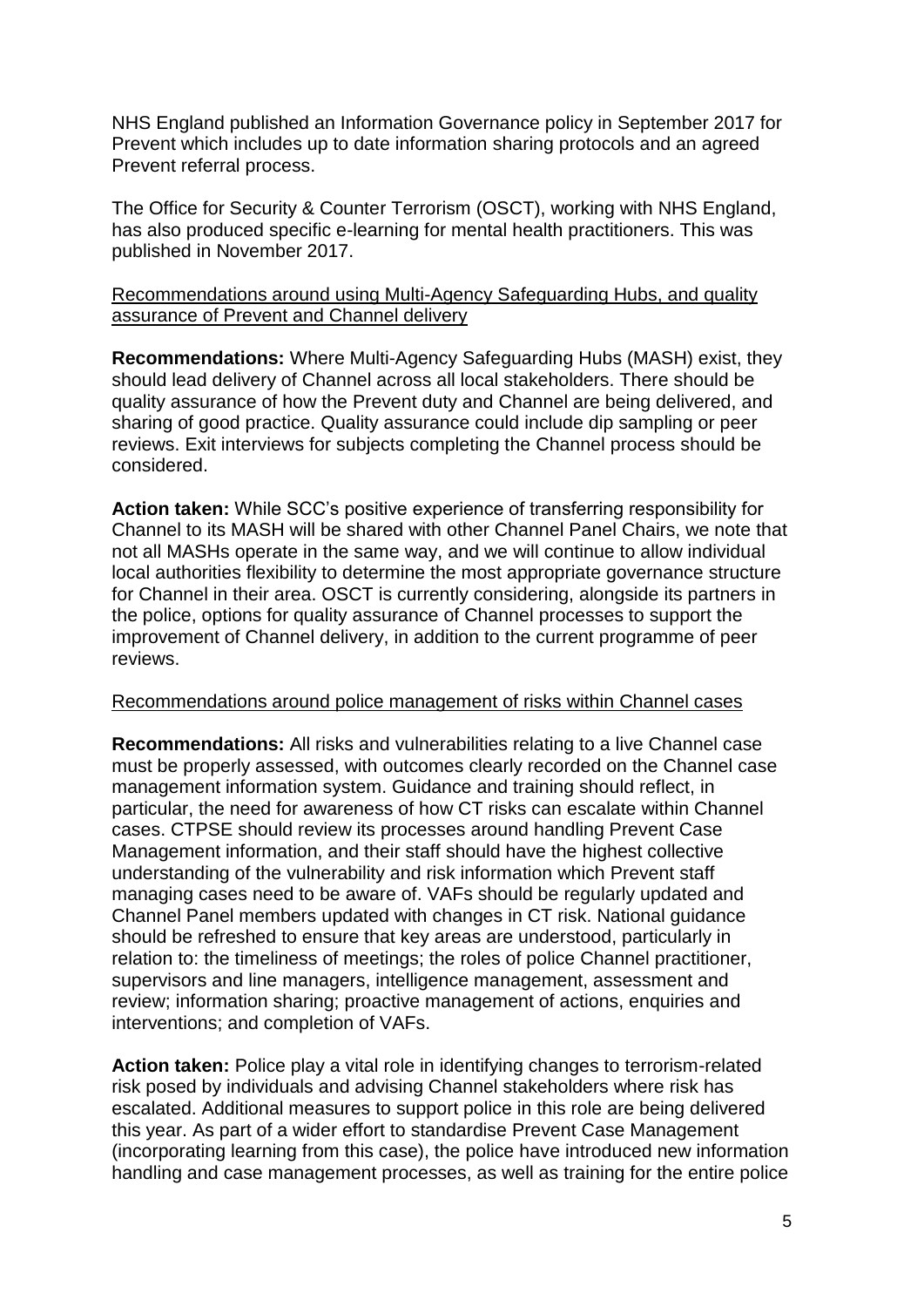network. Additional training on vulnerability assessments will be given to all police officers with responsibility for managing Channel cases. New case management guidance and training reflect all the learning points coming out of this case. Within CTPSE, a regional learning review workshop will help to develop standard operating procedures in CTPSE regarding the referral, assessment and information sharing process as identified within the learning review.

### Recommendations around awareness and training of social workers in Surrey

**Recommendations:** All social care staff and managers should fully understand their role in relation to the Prevent statutory duty (under the Counter-Terrorism and Security Act 2015); the purpose and remit of Channel; and the need for full support and involvement at Channel Panels. Training should include the signs of radicalisation, issues around UASCs, and should increase confidence to make constructive challenge at Panels.

**Action taken:** Surrey County Council have implemented changes to manage Channel cases within the existing MASH structure, which includes social services.

# Recommendations around training for Channel Panel Chairs

**Recommendations:** Tailored induction and training for Channel Panel Chairs should include minimum standards for Panel meetings, with templates for agendas, and sharing of successful case studies. The roles of Intervention Providers should be clarified and chairs should gain a greater understanding of the usefulness of interventions even where a clear ideological theme may not always be entirely clear. Good practice and experience should be shared, including in dealing with suspected 'disguised compliance'.

**Action taken:** National Channel Practitioners Guidance was not fully followed in this case with regard to record keeping, frequency of vulnerability assessments and intelligence developments along with the regular Channel Panel meetings. Channel Panels will be reminded of the need for structured support plans in each case, and the need to regularly review progress in open cases. The Home Office has issued templates for Channel Panel meeting agendas and minutes to assist in more consistent record keeping. A new e-learning package has been designed to enhance training on offer for Channel Panels. This includes detail around support required from partners, and expectations of sharing of information around the vulnerable individual in question to ensure they receive appropriate support. An ongoing programme of work to pass some Channel functions from police to local authorities will incorporate this training.

This case emphasises the need to manage Channel cases in a timely fashion. Statutory Channel guidance suggests that good practice is for:

- a) Statutory partners to provide relevant information to police within ten working days of receiving a request;
- b) Channel Panels to discuss ongoing cases on a monthly basis:
- c) Cases to be reassessed at least every three months.